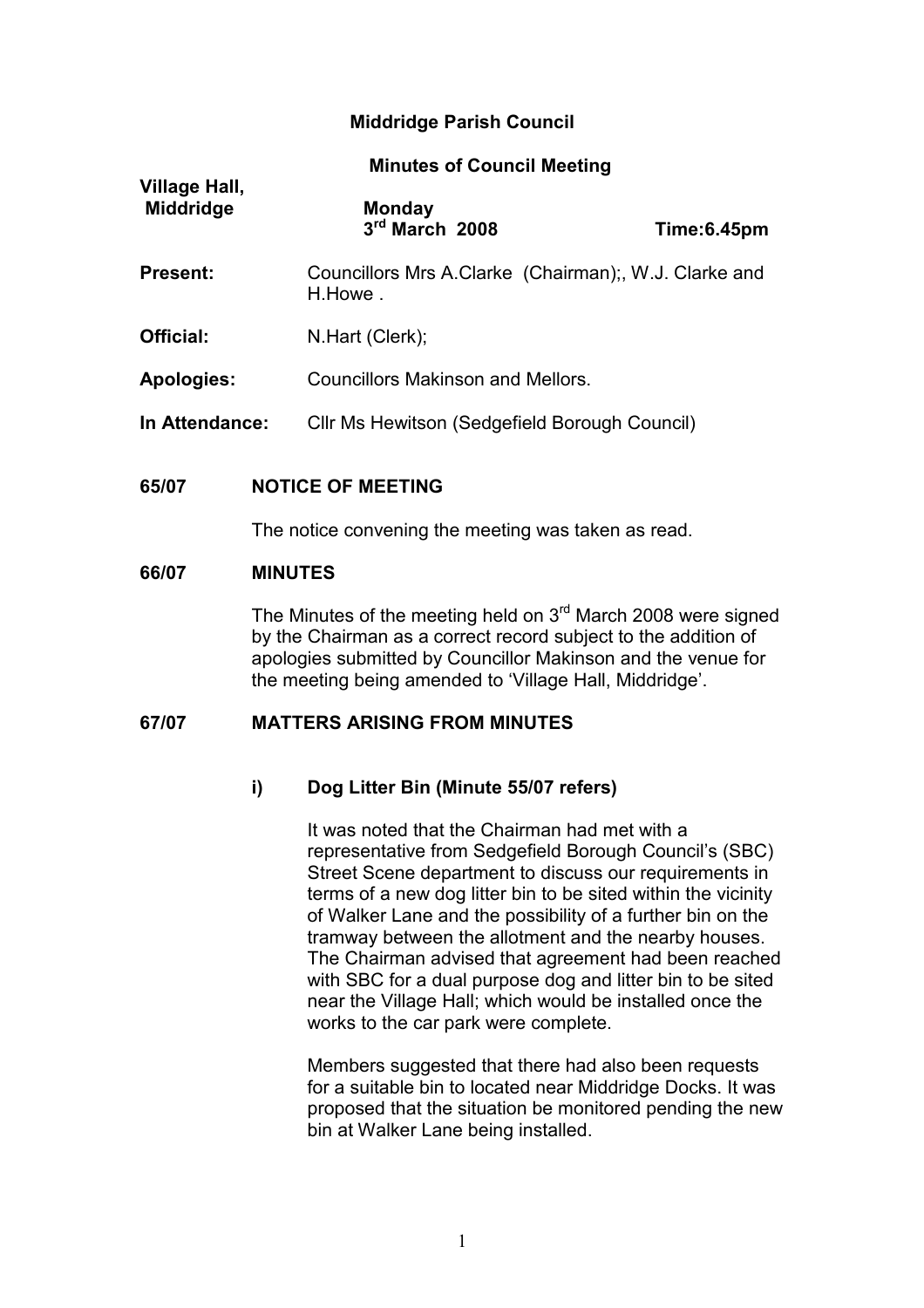## ii) National Tree Week (Minute 55/07 refers)

It was noted that following confirmation of Durham County Council grant funding to the sum of £95 for participation in National Tree Week, Lyndhurst Nurseries were to carry out the planting later this week. It had also been necessary to replace the intended weeping birch tree with a silver birch; the latter of which would formally commemorate the 25<sup>th</sup> anniversary of Middridge Parish Council.

# iii) Npower Invoice-Christmas Tree Lights (Minute 57/07 refers)

Confirmation was awaited from Npower confirming that the presented invoice for outstanding payment did indeed relate to energy used in previous years for the Christmas tree lights; and was not related to some other energy use outside of the Parish's responsibility.

### 68/07 ACCOUNTS FOR PAYMENT

Members considered a schedule of Accounts for Payment; together with the following additional invoice:-

| -JWS Power Wash | <b>Bus Shelter Maint.</b> | £60.00 |
|-----------------|---------------------------|--------|
|-----------------|---------------------------|--------|

 Reference was made to the recent donation made to Sedgefield Borough Council's Mayor's Charity (£20) and it was suggested that a similar donation should be now presented to the Mayor of Great Aycliffe's chosen charity.

RESOLVED that the following accounts be approved for payment:-

| N.Hart                | Salary      | £175.00 |
|-----------------------|-------------|---------|
| N.Hart                | Postage     | £3.00   |
| <b>JWS Power Wash</b> | Maintenance | £60.00  |
| Mayor's Charity-GATC  | Donation    | £20.00  |

# 69/07 GROUNDS MAINTENANCE & GENERAL REPAIRS

i) Maintenance of Bus Shelter Seating

The Clerk submitted details of JWS quotation for the replacement of the wooden bench seat adjacent to the stone bus shelter; which they had considered to be beyond reasonable repair. It was proposed that a decision on whether to proceed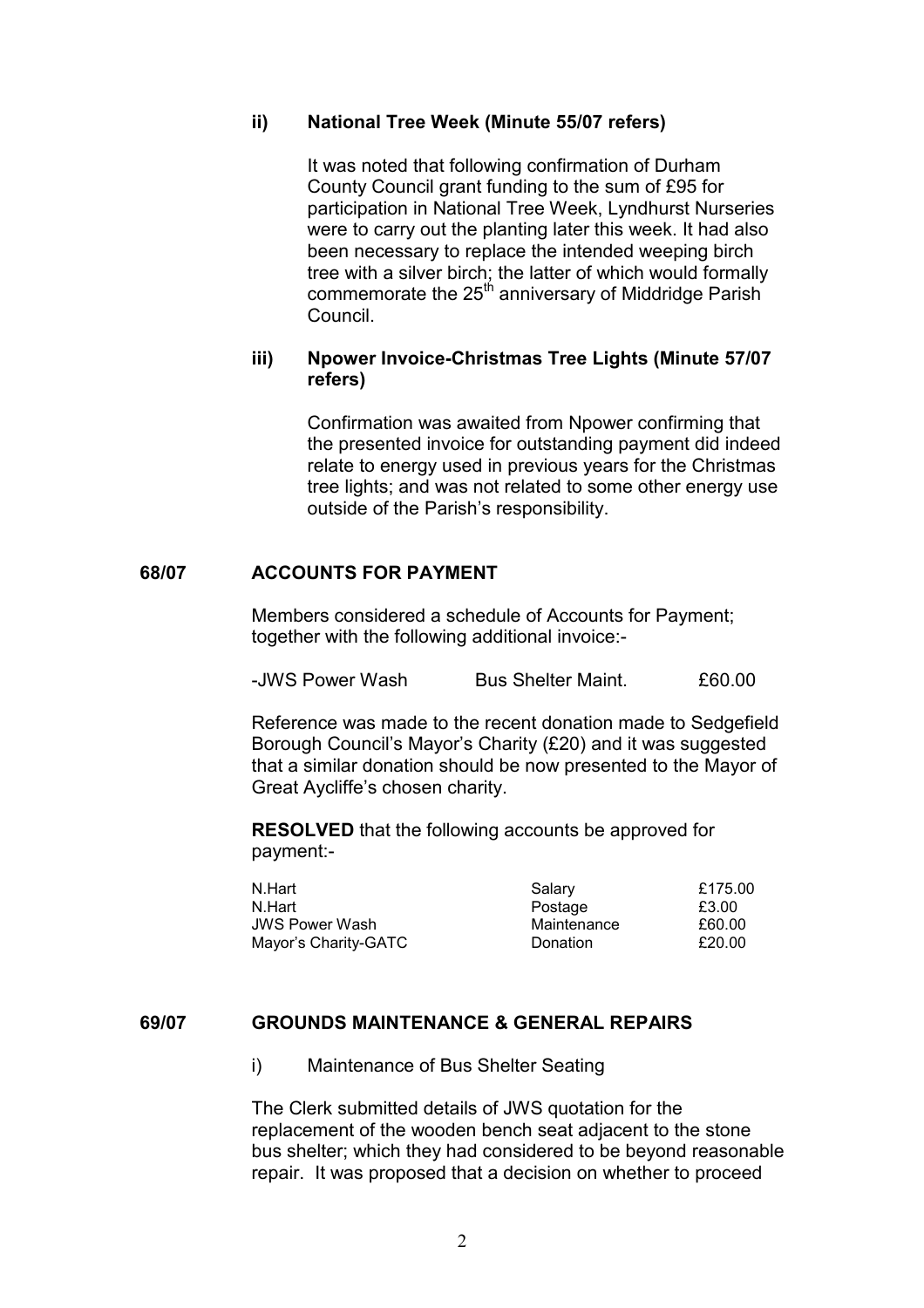with its replacement be deferred pending further inspection by Councillors Clarke and Howe.

ii) Parish Paths Partnership 2008/2009

It was noted that no decision had as yet been arrived at by Durham County Council regards confirmation of funding for the above.

# 70/07 CHILDREN'S PLAY AREA

The Clerk advised that the play equipment contractor had now carried out all identified repairs to the newly installed play equipment following consideration of the Borough Council's inspection report.

 Consideration was also given to the Clerk's monthly inspection report, which contained reference to fencing situated towards the far corner of the play area, near the football goal, which appeared to have been blown over slightly during the recent bad weather. Members also referred to the moss that had gathered on the swings; and suggested that they carry out attempts to clean the equipment, and at the same time inspect the reportedly damaged fencing.

RESOLVED that the report be noted and the appropriate action be carried out as outlined.

# 71/07 GENERAL CORRESPONDENCE

The following correspondence was noted:-

i) Local Government Reorganisation-Invitation to Key **Stakeholders** 

> The Chairman had reserved two places for the event on 11<sup>th</sup> March 2008, with a further place for the Village Association.

- ii) Durham County Council-Summary of Rights of Way Improvement Plan 2007-2011
- iii ) Forthcoming Civic Events-Shildon Town Council/Sedgefield Borough Council
- iv) Post Office Closures Notice